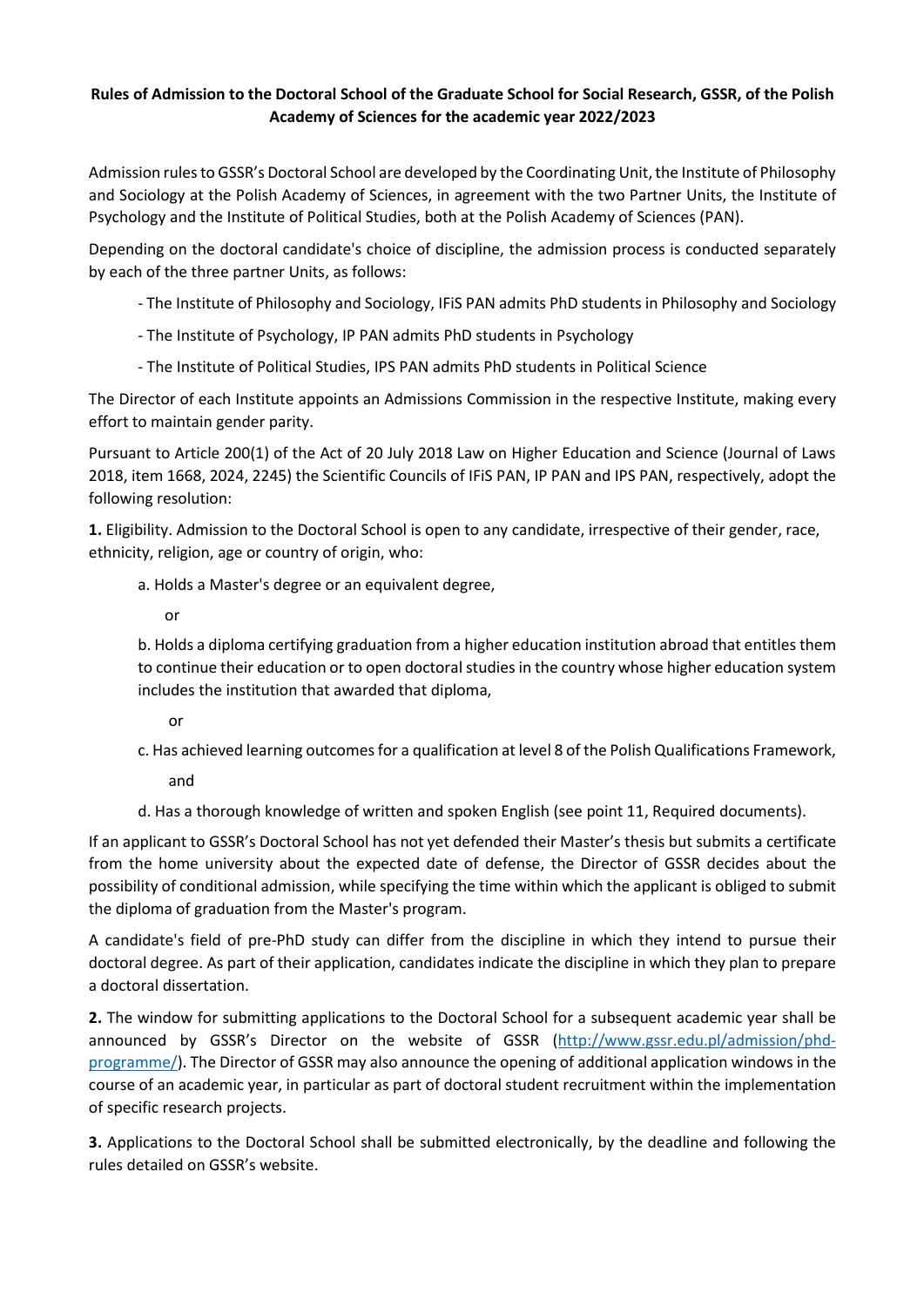To meet formal admission requirements, a candidate must submit a complete Application Package that includes the following documents, in English (exception is the MA thesis and/or publication, see point 7):

- 1) **Completed application form**
- 2) **Copy of Master's Degree diploma** or of an equivalent certificate of graduation or an official document from the applicant's university stating when the defense of the MA thesis is due to take place.
- 3) **Academic Curriculum Vitae**
- 4) **Letter of Intent** (1000 1200 words) describing the applicant's experience to date in the given discipline, their academic interests, aims, and the reasons for choosing GSSR as the site for doctoral training.
- 5) **Concise description of planned research** (1200-1500 words, excluding Bibliography, Figures or Tables) that (i) describes the research problem and why it is important for the candidate's chosen discipline, (ii) states the research question(s), and, as applicable, testable hypotheses, (iii) briefly outlines main the theoretical framework(s) that the research ties to; (iv) introduces the research methods, and, as applicable, the data the candidate plans to use to address the research question(s), and, (v) outlines the envisioned type(s) of data analysis (when applicable).
- 6) **Letter(s) of recommendation** at most two letters, with at least one from the candidate's MA thesis supervisor or a person who is familiar with their academic achievements and aptitude for conducting independent research.
- 7) **MA thesis** or a **selected (co-)authored academic publication**. Candidates must also provide a 700-words English-language summary of their MA thesis or academic publication if these studies were originally written in another language than English.
- 8) **Official transcript** issued by the candidate's university that lists all courses completed during MA studies or equivalent studies (cf. point 2) and corresponding grades.
- 9) **Photocopy of passport** (non-Polish applicants only)
- 10) **Payment Confirmation of Application Fee of** 200 PLN (the Application Fee is waived for candidates who are citizens of non-EU countries).
- 11) **Proof of English language proficiency**. Applicants who are non-native English speakers must submit one of the standardized English language test scores listed in Table 1. Candidates who take the TOEFL or IELTS should request a copy of their results to be sent directly to GSSR's Admissions Office. **The TOEFL institution code for the GSSR is 7962**.

Candidates who completed their studies in English (Bachelor's or Master's degree) are exempt from the requirement to send a test certificate

| <b>Test Type</b>                                                      | <b>Required Minimum Score/</b><br><b>CEFR level</b> |
|-----------------------------------------------------------------------|-----------------------------------------------------|
| (TOEFL) Test of English as a Foreign Language                         | 80                                                  |
| (IELTS) International English Language Test                           | 6.5                                                 |
| C1 Advanced, formerly (CAE) Cambridge<br><b>Advanced English Test</b> | B                                                   |
| B2 First, formerly (FCE) First Certificate in English                 | <b>B2</b>                                           |
| C2 Proficiency, formerly (CPE) Cambridge<br><b>Proficiency Test</b>   | C                                                   |
| Certificate from university examination                               | <b>B2</b>                                           |

**4.** Admission to the Doctoral School is competitive and consists of two stages. The assessment in both stages of the competition is conducted by the Admissions Commission of the relevant Institute.

A positive evaluation of a candidate in Stage I is a necessary condition for qualifying for Stage II of the admission process.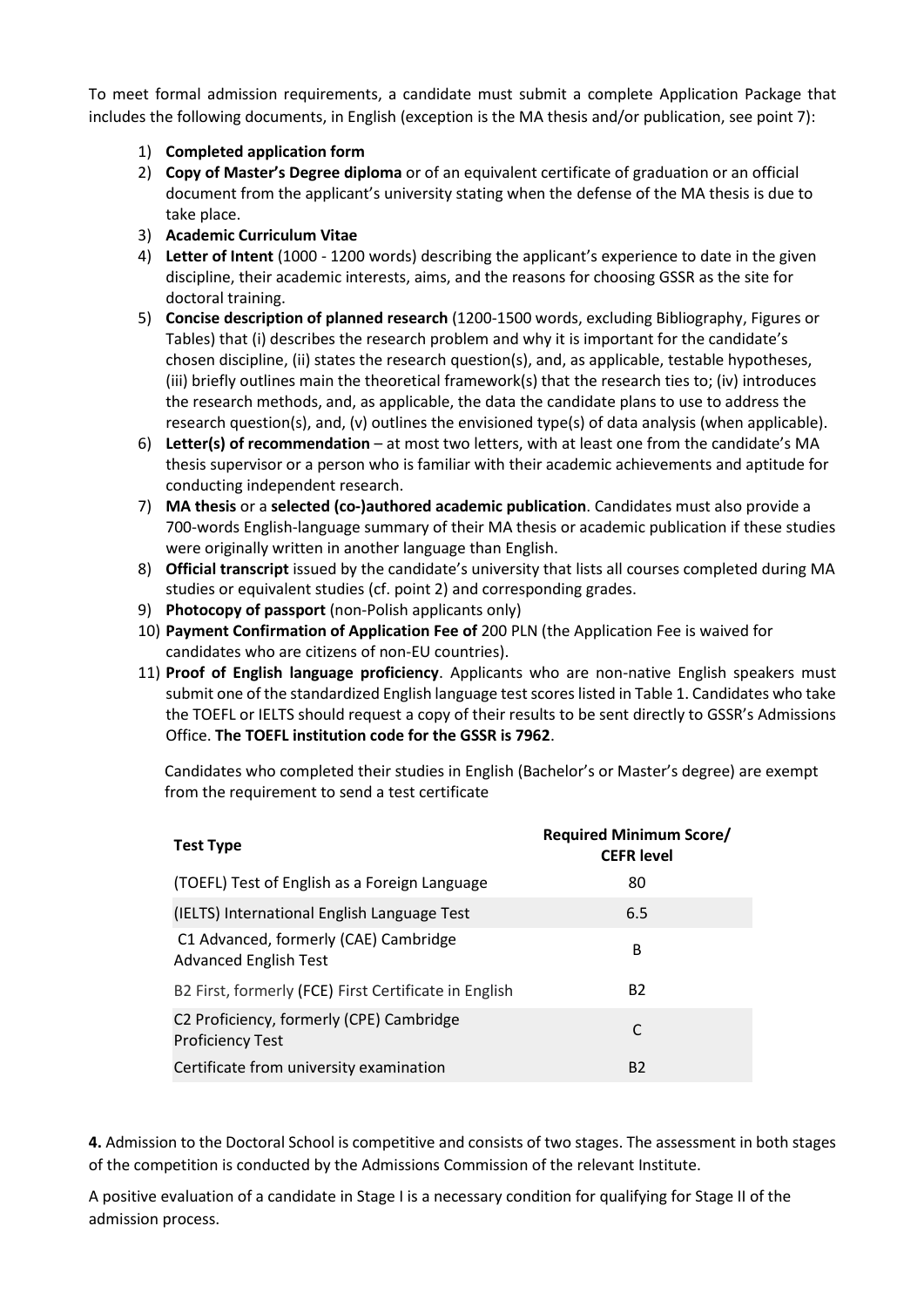**Stage I.** The Admissions Commission evaluates on formal grounds the documents that constitute the Application Package (see art. 3). If formal requirements are met, the Commission assesses the potential contribution of each candidate to the Doctoral School, as reflected in the following documents:

- 1. The description of the planned research
- 2. The letter of intent
- 3. The MA thesis or scientific publication
- 4. The recommendation letter(s)

Based on these documents, the Commission also evaluates the degree to which a candidate's research project matches the research themes and academic profile of IFiS PAN, IP PAN or IPS PAN, respectively.

As a result of the evaluation conducted at Stage I, the Commission selects the candidates who continue to the second stage of the admission process.

**Stage II.** Interview conducted in English

Candidates who successfully pass Stage I of the admission process

are informed electronically by the Doctoral School about the date of the interview, and, if applicable, the date of the Psychology test (cf. details below). Interviews are generally conducted online. Notification emails are sent to the email address that the candidate provides in the Application Package.

Candidates who choose Psychology as their doctoral dissertation discipline when this is not the discipline of their previous studies must, prior to the interview, take a test about core issues in psychology. Testing details are decided by IP PAN and communicated via GSSR's and IP's websites. During the interview, the IP Admissions Commission may refer to issues covered in the test.

During the interview, each candidate to GSSR's Doctoral School will be asked questions related to their research project and academic achievements. Regardless of a candidate's academic background, the Admissions Commission of the respective Institute may also test a candidate's knowledge of concepts and issues fundamental to the discipline within which the candidate seeks a PhD degree.

Candidates who fail to attend the scheduled interview without prior notification of the School and documented justification are considered to have withdrawn their application.

**5.** The decision process for admission to GSSR's Doctoral School

Following each interview, all members of the Admissions Commission, independently and via secret ballot, score the candidate's performance on a scale from 0 (lowest) to 10 (highest) points. A candidate's final score is the arithmetic mean (average) of these scores.

After completing all interviews, the Admissions Commission uses the final score each candidate received (i.e. the score based on the arithmetic mean) to rank interviewed candidates. The Commission uses secret ballots to vote on the resulting ranking, records the outcome of the voting, and communicates the results to GSSR.

The Admissions Commission of the respective Institute proposes supervisors for the candidates it recommends for admission to the Doctoral School.

On the basis of the Admissions Committee's recommendation and the minutes of the evaluation process, the Director of the relevant Institute decides whether a candidate is admitted or not to the Doctoral School.

Admission results will be announced after both competition stages are complete, and no later than September 9, 2022.

It is further stipulated that:

Candidates shall be notified of the results by email and by post (decision about acceptance), and by means of a protocol giving a list of those accepted posted on GSSR's website, in compliance with the provisions of